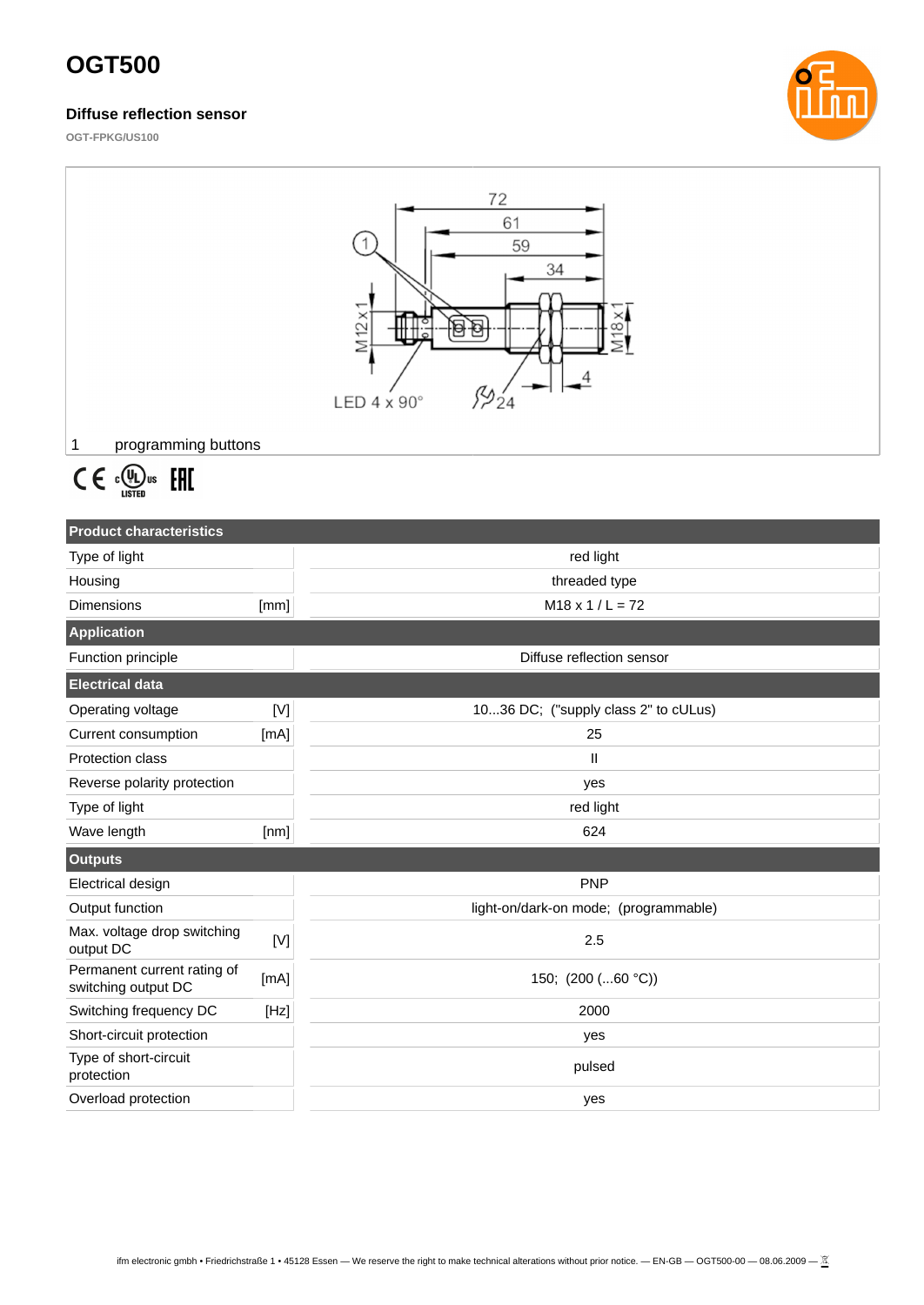# **OGT500**

## **Diffuse reflection sensor**



**OGT-FPKG/US100**

| <b>Detection zone</b>                |         |                                                     |
|--------------------------------------|---------|-----------------------------------------------------|
| Range                                | [mm]    | 2800; (white paper 200 x 200 mm 90% remission)      |
| <b>Factory setting</b>               |         | light-on mode                                       |
| Range adjustable                     |         | yes                                                 |
| Max. light spot diameter             | [mm]    | 66                                                  |
| Light spot dimensions refer to       |         | at maximum range                                    |
| Monitoring range final value         | [mm]    | 150800                                              |
| <b>Operating conditions</b>          |         |                                                     |
| Ambient temperature                  | [°C]    | $-2580$                                             |
| Protection                           |         | IP 67                                               |
| <b>Tests / approvals</b>             |         |                                                     |
| <b>EMC</b>                           |         | EN 60947-5-2                                        |
| <b>MTTF</b>                          | [years] | 473                                                 |
| Mechanical data                      |         |                                                     |
| Weight                               | [g]     | 59.2                                                |
| Housing                              |         | threaded type                                       |
| <b>Dimensions</b>                    | [mm]    | $M18 \times 1 / L = 72$                             |
| Thread designation                   |         | M18 x 1                                             |
| <b>Materials</b>                     |         | stainless steel (1.4404 / 316L); PA; LCP; EPDM; TPU |
| Lens material                        |         | <b>PMMA</b>                                         |
| <b>Displays / operating elements</b> |         |                                                     |
| <b>Display</b>                       |         | switching status<br>1 x LED, yellow                 |
| <b>Teach function</b>                |         | yes                                                 |
| Electronic lock                      |         | yes                                                 |
| <b>Accessories</b>                   |         |                                                     |
| Accessories (supplied)               |         | lock nuts: 2 x                                      |
| <b>Remarks</b>                       |         |                                                     |
| Pack quantity                        |         | 1 pcs.                                              |
| <b>Electrical connection</b>         |         |                                                     |
| Connector: 1 x M12                   |         |                                                     |
|                                      |         |                                                     |
|                                      |         |                                                     |
| $\sim$ $\sim$                        |         |                                                     |